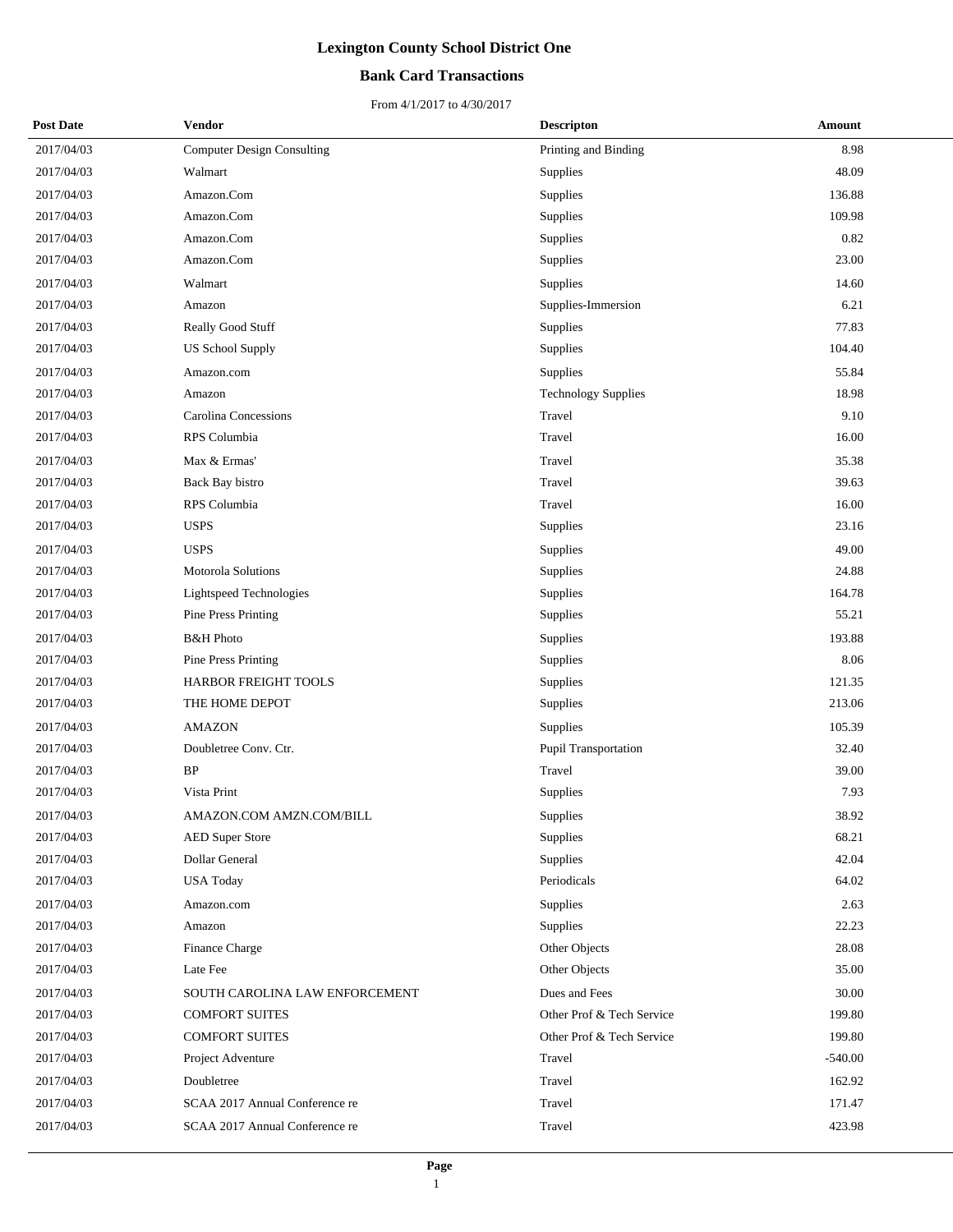## **Bank Card Transactions**

| <b>Post Date</b> | Vendor                          | <b>Descripton</b>         | Amount |
|------------------|---------------------------------|---------------------------|--------|
| 2017/04/03       | American Airlines               | Travel                    | 193.40 |
| 2017/04/03       | Travelocity                     | Travel                    | 8.00   |
| 2017/04/03       | <b>American Airlines</b>        | Travel                    | 193.40 |
| 2017/04/03       | <b>United Airlines</b>          | Travel                    | 421.21 |
| 2017/04/03       | <b>United Airlines</b>          | Travel                    | 421.21 |
| 2017/04/03       | Amazon                          | Supplies                  | 19.47  |
| 2017/04/03       | <b>SCASA</b>                    | Travel                    | 195.00 |
| 2017/04/03       | AMAZON.COM AMZN.COM/BILL        | Supplies                  | 36.86  |
| 2017/04/03       | Amazon.Com                      | Supplies                  | 70.12  |
| 2017/04/03       | Wingate-Greenville              | Travel                    | 104.50 |
| 2017/04/03       | Transform SC conference fees f  | Travel                    | 105.00 |
| 2017/04/03       | Amazon                          | Supplies                  | 53.40  |
| 2017/04/03       | EDU breakout session at confer  | Supplies                  | 125.00 |
| 2017/04/03       | <b>SUNOCO</b>                   | Supplies-Maintenace       | 35.69  |
| 2017/04/03       | Dollar General                  | Supplies-Maintenace       | 8.03   |
| 2017/04/03       | Office Depot                    | Supplies-Maintenace       | 22.45  |
| 2017/04/03       | Circle K                        | Supplies                  | 17.00  |
| 2017/04/03       | Walker Hardware                 | Supplies                  | 26.26  |
| 2017/04/03       | <b>Express Pay</b>              | Supplies                  | 51.40  |
| 2017/04/03       | Walmart                         | Supplies                  | 200.29 |
| 2017/04/03       | Lowe's                          | Supplies                  | 204.21 |
| 2017/04/03       | Lowe's                          | Supplies                  | 20.92  |
| 2017/04/03       | Shoppe                          | Supplies                  | 46.31  |
| 2017/04/03       | THE HOME DEPOT                  | Supplies                  | 21.88  |
| 2017/04/03       | LOWES #01066                    | Supplies                  | 46.46  |
| 2017/04/03       | Ed Smith Lumber                 | Supplies                  | 8.55   |
| 2017/04/03       | Walmart                         | Supplies                  | 29.70  |
| 2017/04/03       | Ed Smith Lumber                 | Supplies                  | 20.53  |
| 2017/04/03       | Lowes                           | Supplies                  | 30.96  |
| 2017/04/03       | <b>SLED</b>                     | Other Prof & Tech Service | 80.00  |
| 2017/04/03       | <b>USPS</b>                     | Supplies                  | 49.00  |
| 2017/04/03       | Offie Depot                     | Supplies                  | 144.24 |
| 2017/04/03       | Office Depot                    | Supplies                  | 231.10 |
| 2017/04/03       | Walmart                         | Other Objects             | 16.08  |
| 2017/04/03       | AASPA                           | Travel                    | 195.00 |
| 2017/04/03       | OFFICE DEPOT                    | Supplies                  | 317.94 |
| 2017/04/03       | Smoak House                     | Supplies                  | 68.22  |
| 2017/04/03       | Smoak House                     | Supplies                  | 50.03  |
| 2017/04/03       | <b>Dunkin Donuts</b>            | Supplies                  | 18.52  |
| 2017/04/03       | <b>USPS Gilbert Post Office</b> | Supplies                  | 166.00 |
| 2017/04/03       | IGA                             | Supplies                  | 63.95  |
| 2017/04/03       | Walmart                         | Supplies                  | 49.52  |
| 2017/04/03       | Walmart                         | Supplies                  | 25.01  |
| 2017/04/03       | Amazon                          | Supplies                  | 7.99   |
| 2017/04/03       | Amazon                          | Supplies                  | 52.17  |
|                  |                                 |                           |        |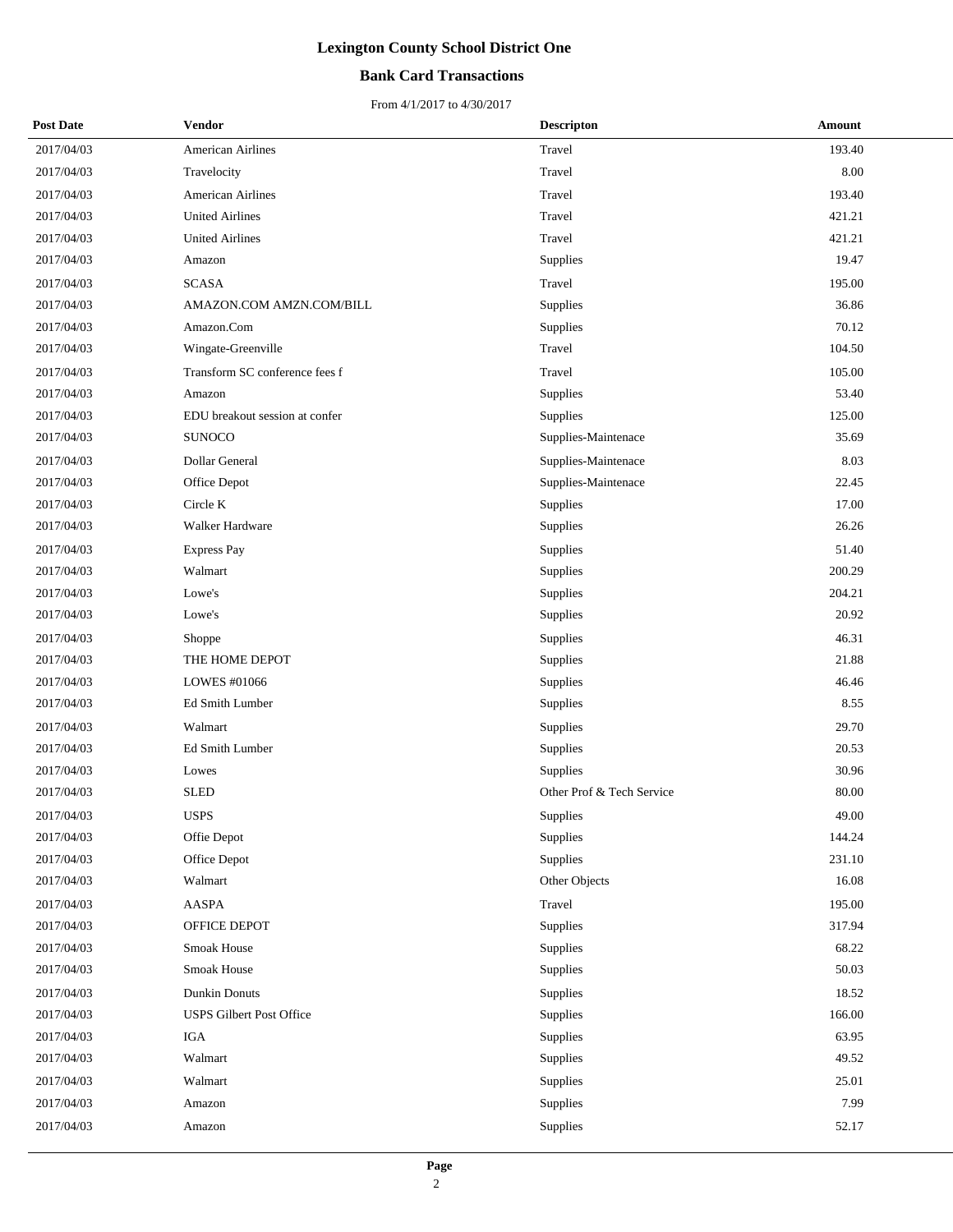## **Bank Card Transactions**

| <b>Post Date</b> | Vendor                      | <b>Descripton</b>     | Amount |
|------------------|-----------------------------|-----------------------|--------|
| 2017/04/03       | Amazon                      | Supplies              | 35.25  |
| 2017/04/03       | Amazon                      | Supplies              | 80.65  |
| 2017/04/03       | Target                      | Supplies              | 109.30 |
| 2017/04/03       | Wal-Mart                    | Supplies              | 44.74  |
| 2017/04/03       | Target                      | Supplies              | 9.28   |
| 2017/04/03       | <b>USPS</b>                 | Supplies              | 2.67   |
| 2017/04/03       | Amazon                      | Supplies              | 25.98  |
| 2017/04/03       | Amazon                      | Supplies              | 68.44  |
| 2017/04/03       | Amazon                      | Supplies              | 17.99  |
| 2017/04/03       | Sheraton-Kansas City        | Travel                | 510.03 |
| 2017/04/03       | Office Depot                | Supplies              | 84.26  |
| 2017/04/03       | Office Depot                | Supplies              | 334.47 |
| 2017/04/03       | Office Depot                | Supplies              | 177.35 |
| 2017/04/03       | NCACA 2017 Conference       | Inst Prog Improvement | 398.61 |
| 2017/04/03       | <b>SUPREME AIRPORT</b>      | Travel                | 29.00  |
| 2017/04/03       | SUPREME AIRPORT SHUTTLE     | Travel                | 29.00  |
| 2017/04/03       | <b>UNITED</b>               | Travel                | 25.00  |
| 2017/04/03       | GRAPHICSLAND.COM            | Supplies              | 151.85 |
| 2017/04/03       | Walmart                     | Supplies              | 237.02 |
| 2017/04/03       | Scholastic Books            | Supplies              | 106.15 |
| 2017/04/03       | Sunoco                      | Supplies              | 40.50  |
| 2017/04/03       | Lowes                       | Supplies              | 7.08   |
| 2017/04/03       | Webstaurant Store           | Supplies              | 156.00 |
| 2017/04/03       | Walmart                     | Food                  | 2.84   |
| 2017/04/03       | Walmart                     | Food                  | 12.57  |
| 2017/04/03       | Lexington DMV               | Dues and Fees         | 17.00  |
| 2017/04/03       | <b>SCLLR</b>                | Dues and Fees         | 100.00 |
| 2017/04/03       | Harbor Freight Tools        | Supplies              | 126.18 |
| 2017/04/03       | <b>Advance Auto Parts</b>   | Supplies              | 8.00   |
| 2017/04/03       | <b>United Refrigeration</b> | Supplies              | 97.62  |
| 2017/04/03       | Lowes                       | Supplies              | 8.81   |
| 2017/04/03       | Whaley Parts and Supply     | Supplies              | 15.26  |
| 2017/04/03       | <b>Advance Auto Parts</b>   | Supplies              | 16.03  |
| 2017/04/03       | BI-LO                       | Food                  | 20.31  |
| 2017/04/03       | Whaley Parts and Supply     | Supplies              | 42.12  |
| 2017/04/03       | Whaley Parts and Supply     | Supplies              | 401.40 |
| 2017/04/03       | Whaley Parts and Supply     | Supplies              | 144.72 |
| 2017/04/03       | Whaley Parts and Supply     | Supplies              | 434.30 |
| 2017/04/03       | Whaley Parts and Supply     | Supplies              | 132.93 |
| 2017/04/03       | Food Lion                   | Food                  | 5.98   |
| 2017/04/03       | Food Lion                   | Food                  | 18.45  |
| 2017/04/03       | Publix                      | Food                  | 34.05  |
| 2017/04/03       | Lowes                       | Supplies              | 8.68   |
| 2017/04/03       | <b>Walmart Grocery</b>      | Food                  | 47.68  |
| 2017/04/03       | <b>Walmart Grocery</b>      | Food                  | 56.49  |
|                  |                             |                       |        |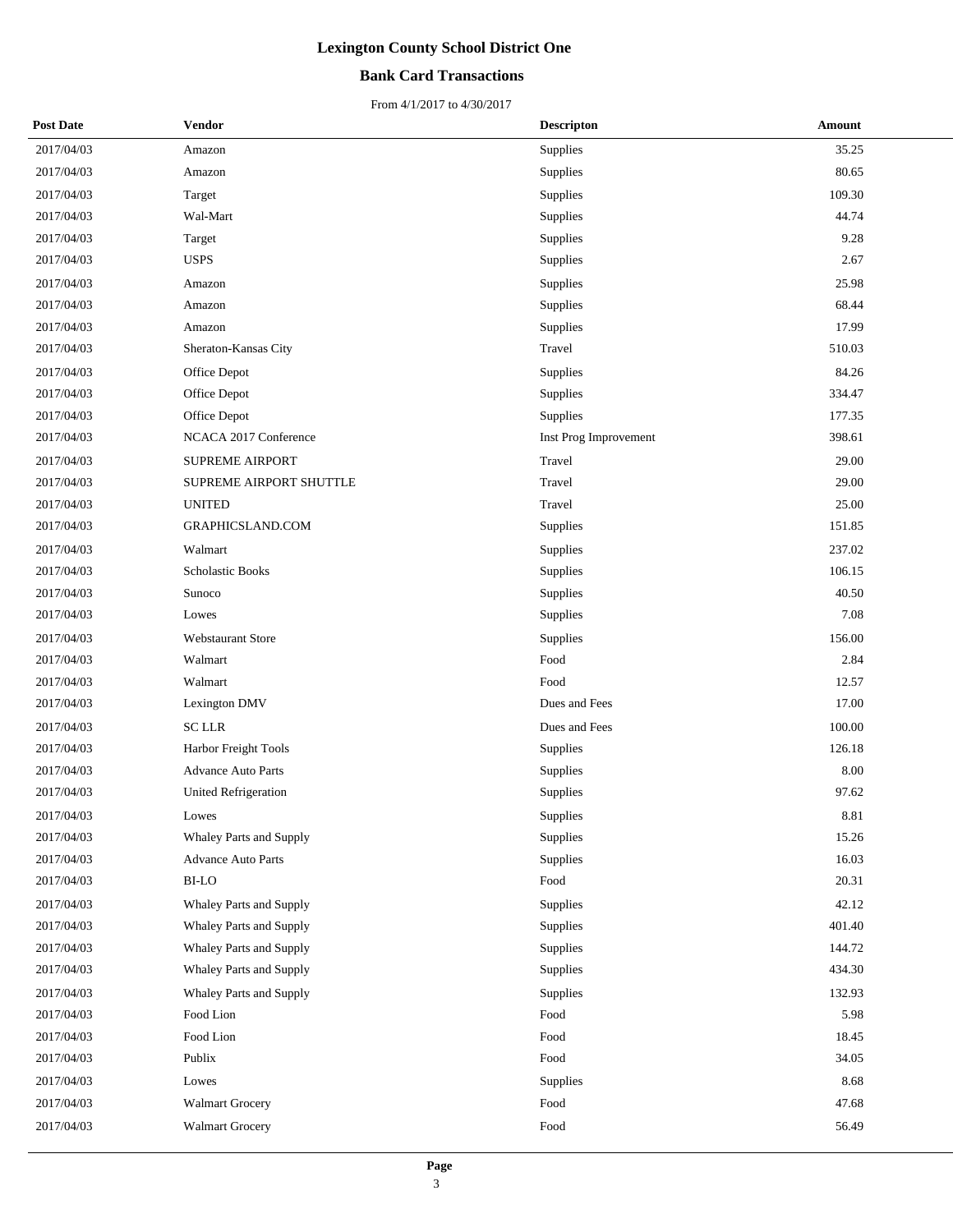## **Bank Card Transactions**

| <b>Post Date</b> | Vendor                   | <b>Descripton</b> | Amount  |
|------------------|--------------------------|-------------------|---------|
| 2017/04/03       | Walmart                  | Food              | 28.76   |
| 2017/04/03       | <b>BI-LO</b>             | Food              | 20.30   |
| 2017/04/03       | <b>BI-LO</b>             | Food              | 48.92   |
| 2017/04/03       | Food Lion                | Food              | 18.45   |
| 2017/04/03       | Food Lion                | Food              | 33.56   |
| 2017/04/03       | <b>BI-LO</b>             | Food              | 20.30   |
| 2017/04/03       | Whaley Parts and Supply  | Supplies          | 72.80   |
| 2017/04/03       | Tribles                  | <b>Supplies</b>   | 12.92   |
| 2017/04/03       | United Refrigeration     | Supplies          | 36.99   |
| 2017/04/03       | Lowes                    | Supplies          | 133.12  |
| 2017/04/03       | Amazon                   | Food              | 163.20  |
| 2017/04/03       | Walgreens                | Supplies          | 12.80   |
| 2017/04/03       | <b>General Sales</b>     | Supplies          | 119.88  |
| 2017/04/03       | Walmart                  | Supplies          | 16.02   |
| 2017/04/03       | Walgreens                | Supplies          | $-4.27$ |
| 2017/04/03       | Johnstone Supply         | Supplies          | 378.14  |
| 2017/04/03       | Walker Hardware          | Supplies          | 2.41    |
| 2017/04/03       | Ed Smith Lumber          | Supplies          | 19.24   |
| 2017/04/03       | Lowes                    | Supplies          | 16.03   |
| 2017/04/03       | Lowes                    | Supplies          | 9.61    |
| 2017/04/03       | Lowes                    | Supplies          | 16.04   |
| 2017/04/03       | United Refrigeration     | Supplies          | 36.94   |
| 2017/04/03       | Whaley Parts and Supply  | Supplies          | 20.25   |
| 2017/04/03       | Gateway Supply Company   | Supplies          | 28.78   |
| 2017/04/03       | Whaley Parts and Supply  | Supplies          | 14.98   |
| 2017/04/03       | Whaley Parts and Supply  | Supplies          | 78.06   |
| 2017/04/03       | Amazon                   | Pupil Activity    | 25.60   |
| 2017/04/03       | Walmart                  | Pupil Activity    | 75.91   |
| 2017/04/03       | Amazon.com               | Pupil Activity    | 151.92  |
| 2017/04/03       | Dollar Tree              | Pupil Activity    | 63.64   |
| 2017/04/03       | Amazon                   | Pupil Activity    | 8.95    |
| 2017/04/03       | Amazon                   | Pupil Activity    | 15.04   |
| 2017/04/03       | Walmart                  | Pupil Activity    | 19.47   |
| 2017/04/03       | <b>OTC</b> Brands        | Pupil Activity    | 27.80   |
| 2017/04/03       | Amazon                   | Pupil Activity    | 7.57    |
| 2017/04/03       | Lowe's                   | Pupil Activity    | 58.71   |
| 2017/04/03       | Office Depot             | Pupil Activity    | 11.75   |
| 2017/04/03       | Dancing Drum             | Pupil Activity    | 87.45   |
| 2017/04/03       | Office Depot             | Pupil Activity    | 84.94   |
| 2017/04/03       | AMAZON.COM AMZN.COM/BILL | Pupil Activity    | 21.31   |
| 2017/04/03       | WALMART #4521            | Pupil Activity    | 3.08    |
| 2017/04/03       | DOLLAR TREE              | Pupil Activity    | 42.80   |
| 2017/04/03       | WAL-MART #0881           | Pupil Activity    | 7.15    |
| 2017/04/03       | Office Depot/Office Max  | Pupil Activity    | 126.21  |
| 2017/04/03       | BI-LO                    | Pupil Activity    | 13.16   |
|                  |                          |                   |         |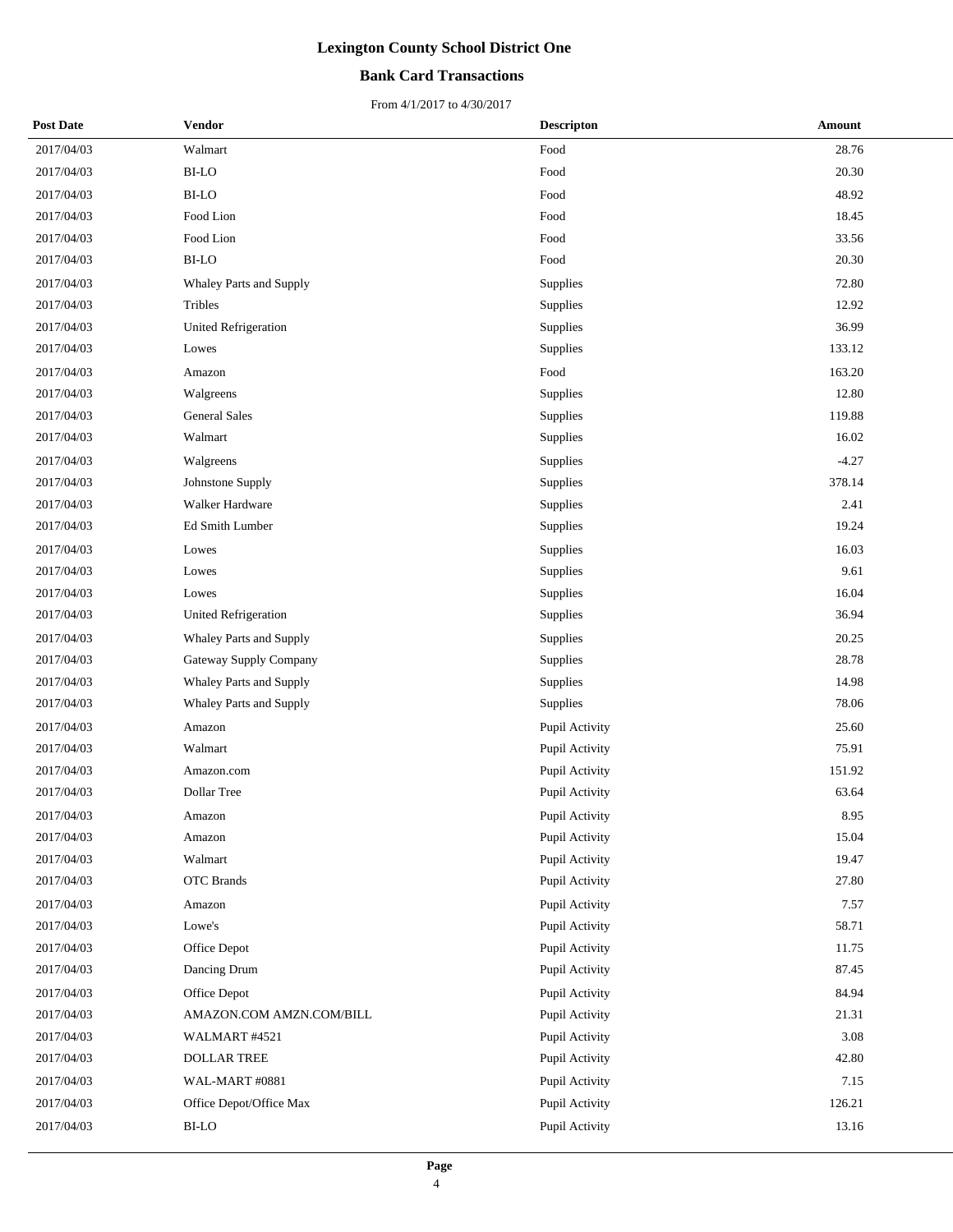## **Bank Card Transactions**

| <b>Post Date</b> | Vendor                         | <b>Descripton</b>    | Amount    |
|------------------|--------------------------------|----------------------|-----------|
| 2017/04/03       | <b>JW</b> Pepper               | Pupil Activity       | 21.00     |
| 2017/04/04       | Time for Kids                  | Supplies             | 49.50     |
| 2017/04/04       | Heinemann                      | Supplies             | 454.20    |
| 2017/04/04       | <b>AMAZON</b>                  | Supplies             | 4.80      |
| 2017/04/04       | Michaels                       | Supplies             | 11.60     |
| 2017/04/04       | Amazon                         | Supplies-Immersion   | 129.99    |
| 2017/04/04       | Heinemann                      | Supplies             | $-51.68$  |
| 2017/04/04       | Heinemann                      | Supplies             | 51.68     |
| 2017/04/04       | <b>Math Teachers Press</b>     | Supplies             | 99.75     |
| 2017/04/04       | NATIONAL GEOGRAPHIC            | Supplies             | 260.94    |
| 2017/04/04       | SCHOLASTIC TEACHER STORE       | Supplies             | 480.23    |
| 2017/04/04       | HEINEMAN.COM                   | Supplies             | $-261.90$ |
| 2017/04/04       | Musician Supply                | <b>Supplies</b>      | 19.16     |
| 2017/04/04       | Amazon                         | Supplies             | 29.92     |
| 2017/04/04       | Amazon                         | Supplies             | 8.72      |
| 2017/04/04       | Amazon                         | Supplies             | 383.46    |
| 2017/04/04       | Amazon                         | Supplies             | 8.80      |
| 2017/04/04       | Amazon                         | Supplies             | 7.44      |
| 2017/04/04       | Amazon                         | Supplies             | 14.96     |
| 2017/04/04       | Party City                     | Supplies             | 99.32     |
| 2017/04/04       | Teachers Pay Teachers          | Supplies-Immersion   | 46.00     |
| 2017/04/04       | Teachers Pay Teachers          | Supplies-Immersion   | 4.50      |
| 2017/04/04       | Amazon                         | Supplies             | 38.46     |
| 2017/04/04       | National Geographic            | Supplies             | 75.00     |
| 2017/04/04       | McGraw Hill                    | Supplies             | 74.62     |
| 2017/04/04       | Ridge Poultry                  | Supplies             | 90.55     |
| 2017/04/04       | Office Depot                   | Supplies             | 2.75      |
| 2017/04/04       | <b>CVS Pharmacy</b>            | Supplies             | 5.66      |
| 2017/04/04       | Amazon                         | Supplies             | 152.41    |
| 2017/04/04       | Walmart                        | Supplies             | 126.33    |
| 2017/04/04       | Walmart                        | Supplies             | 5.32      |
| 2017/04/04       | <b>American Airlines</b>       | Travel               | 665.20    |
| 2017/04/04       | Travel Insurance for Mr. Bower | Travel               | 41.58     |
| 2017/04/04       | American Airlines              | Travel               | 124.83    |
| 2017/04/04       | American Airlines              | Travel               | 11.14     |
| 2017/04/04       | <b>Embassy Suites</b>          | Travel               | 794.30    |
| 2017/04/04       | Pine Press                     | Printing and Binding | 127.67    |
| 2017/04/04       | <b>Rhotens Country Store</b>   | Supplies             | 85.92     |
| 2017/04/04       | Party City                     | Supplies             | 6.40      |
| 2017/04/04       | Four Oaks Farms                | Supplies             | 115.91    |
| 2017/04/04       | Dispute resolution             | Supplies             | $-179.88$ |
| 2017/04/04       | Office Depot                   | Supplies             | 205.38    |
| 2017/04/04       | Walmart                        | Supplies             | 57.56     |
| 2017/04/04       | Office Depot                   | Supplies             | 135.88    |
| 2017/04/04       | Walmart                        | Supplies             | 103.13    |
|                  |                                |                      |           |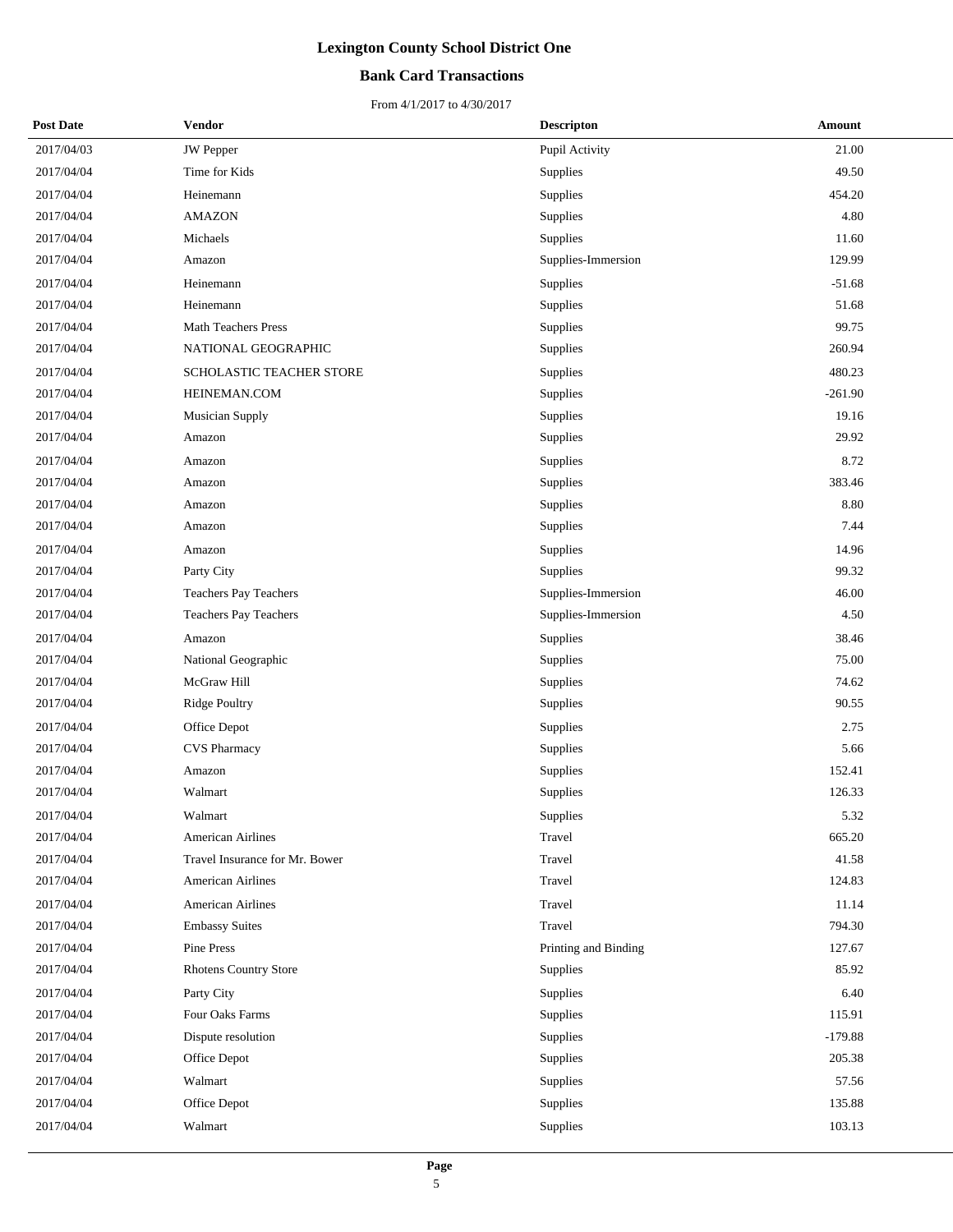## **Bank Card Transactions**

| <b>Post Date</b> | <b>Vendor</b>                  | <b>Descripton</b> | Amount   |
|------------------|--------------------------------|-------------------|----------|
| 2017/04/04       | Dollar Tree                    | Supplies          | 8.56     |
| 2017/04/04       | Amazon                         | Supplies          | 98.57    |
| 2017/04/04       | Walmart                        | Supplies          | 9.65     |
| 2017/04/04       | Cribb's of Lexington           | Other Objects     | 82.24    |
| 2017/04/04       | Publix                         | Other Objects     | 35.46    |
| 2017/04/04       | Momma Rabbit's                 | Other Objects     | 391.59   |
| 2017/04/04       | Fatz                           | Other Objects     | 10.88    |
| 2017/04/04       | Hudsons                        | Other Objects     | 93.74    |
| 2017/04/04       | Fatz                           | Other Objects     | 102.56   |
| 2017/04/04       | Costco                         | Other Objects     | 31.27    |
| 2017/04/04       | Groucho's                      | Other Objects     | 53.25    |
| 2017/04/04       | Walmart                        | Other Objects     | 55.21    |
| 2017/04/04       | <b>Clinton Sease Farms</b>     | Other Objects     | 18.75    |
| 2017/04/04       | Mediterranean Caf??            | Other Objects     | 123.37   |
| 2017/04/04       | Dollar General                 | Other Objects     | $8.00\,$ |
| 2017/04/04       | Libby's                        | Other Objects     | 80.04    |
| 2017/04/04       | Bi Lo                          | Other Objects     | 91.82    |
| 2017/04/04       | <b>SDE</b>                     | Travel            | 415.00   |
| 2017/04/04       | Omni Hotels & R                | Travel            | 212.10   |
| 2017/04/04       | Embassy Suites by Hilton       | Travel            | 429.56   |
| 2017/04/04       | Omni Hotels & Resorts          | Travel            | 212.10   |
| 2017/04/04       | <b>AMAZON</b>                  | Supplies          | 37.73    |
| 2017/04/04       | Walmart                        | Supplies          | 36.05    |
| 2017/04/04       | Walmart                        | Supplies          | 90.61    |
| 2017/04/04       | <b>LOWES'S</b>                 | Supplies          | 5.05     |
| 2017/04/04       | LOWE'S                         | Supplies          | 29.46    |
| 2017/04/04       | <b>GATTIS PRO AUDIO</b>        | Supplies          | 12.84    |
| 2017/04/04       | LOWE'S                         | Supplies          | 37.54    |
| 2017/04/04       | <b>LOWE'S</b>                  | Supplies          | 103.94   |
| 2017/04/04       | Ed Smith Lumber                | Supplies          | 9.36     |
| 2017/04/04       | Ed Smith Lumber                | Supplies          | 8.52     |
| 2017/04/04       | <b>Tractor Supply</b>          | Supplies          | 117.68   |
| 2017/04/04       | Ed Smith Lumber                | Supplies          | 26.19    |
| 2017/04/04       | Ed Smith Lumber                | Supplies          | 38.49    |
| 2017/04/04       | Oswald Lumber                  | Supplies          | 25.98    |
| 2017/04/04       | Derricks Service Center        | Supplies          | 59.93    |
| 2017/04/04       | Walker Hardware                | Supplies          | 12.91    |
| 2017/04/04       | Shell                          | Supplies          | 29.67    |
| 2017/04/04       | <b>IGA</b>                     | Supplies          | 3.83     |
| 2017/04/04       | Pitt Stop                      | Supplies          | 27.71    |
| 2017/04/04       | True Value Hardware of Lexingt | Supplies          | 9.60     |
| 2017/04/04       | Columbia Flag and Sign         | Supplies          | 150.75   |
| 2017/04/04       | Lowe's                         | Supplies          | 156.61   |
| 2017/04/04       | Pitt Stop                      | Supplies          | 40.57    |
| 2017/04/04       | Walmart                        | Supplies          | 129.02   |
|                  |                                |                   |          |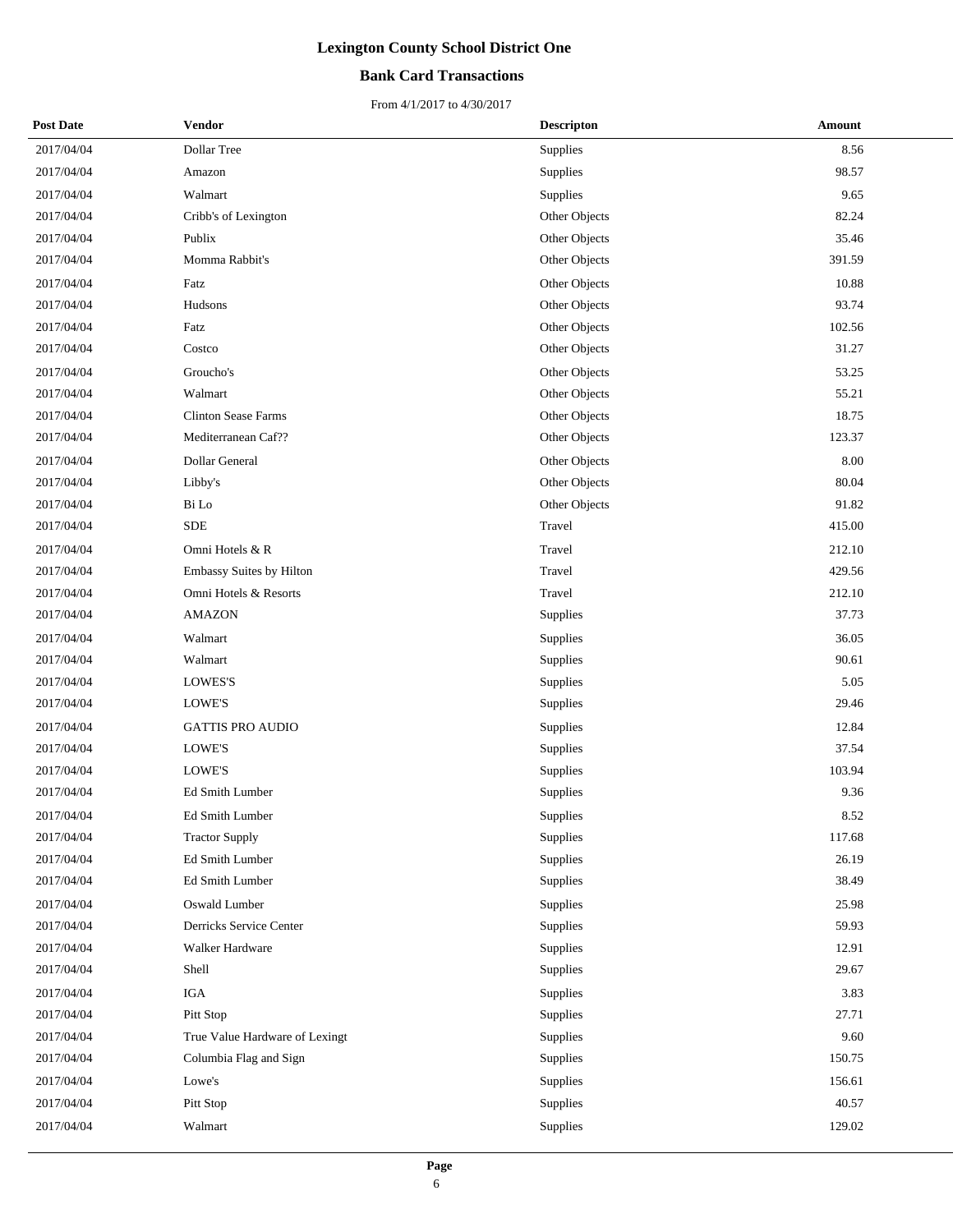## **Bank Card Transactions**

| <b>Post Date</b> | Vendor                         | <b>Descripton</b>              | Amount    |
|------------------|--------------------------------|--------------------------------|-----------|
| 2017/04/04       | Lowe's                         | Supplies                       | 58.51     |
| 2017/04/04       | Lowe's                         | Supplies                       | $-64.16$  |
| 2017/04/04       | <b>IGA</b>                     | Supplies                       | 8.49      |
| 2017/04/04       | <b>Dunkin Donuts</b>           | Supplies                       | 81.76     |
| 2017/04/04       | PES Caf??                      | Supplies                       | 32.80     |
| 2017/04/04       | Office Depot                   | Supplies                       | 79.17     |
| 2017/04/04       | National title 1 Association   | Dues and Fees                  | 69.00     |
| 2017/04/04       | Publix                         | Other Objects                  | 39.88     |
| 2017/04/04       | Heinemann                      | <b>Supplies</b>                | 134.17    |
| 2017/04/04       | Office Depot                   | Supplies                       | 89.81     |
| 2017/04/04       | PayPal                         | Travel                         | 35.00     |
| 2017/04/04       | PayPal                         | Travel                         | 35.00     |
| 2017/04/04       | REI Greenwood Heinemann CREDIT | Travel                         | $-189.00$ |
| 2017/04/04       | PayPal                         | Travel                         | 35.00     |
| 2017/04/04       | Courtyard by Marriott Salisbur | Travel                         | 128.82    |
| 2017/04/04       | Courtyard by Marriott Salisbur | Travel                         | 128.82    |
| 2017/04/04       | Amazon                         | <b>Supplies</b>                | 35.37     |
| 2017/04/04       | <b>ASCD</b>                    | Supplies                       | 129.00    |
| 2017/04/04       | <b>ASCD</b>                    | Supplies                       | 248.33    |
| 2017/04/04       | Amazon                         | Supplies                       | 340.96    |
| 2017/04/04       | Delta Airlines                 | Travel                         | 371.60    |
| 2017/04/04       | Delta Airlines                 | Travel                         | 371.60    |
| 2017/04/04       | Delta Airlines                 | Travel                         | 371.60    |
| 2017/04/04       | Delta Airlines                 | Travel                         | 371.60    |
| 2017/04/04       | Orbitz                         | Travel                         | 156.80    |
| 2017/04/04       | Orbitz                         | Travel                         | 2,929.77  |
| 2017/04/04       | Walmart                        | Supplies                       | 217.19    |
| 2017/04/04       | Carolina Biological            | Supplies                       | 85.33     |
| 2017/04/04       | NCS Ged Exam                   | Software Renewal/Agreemen      | 975.00    |
| 2017/04/04       | Amazon                         | Supplies                       | 4.19      |
| 2017/04/04       | Amazon                         | Supplies                       | 8.96      |
| 2017/04/04       | Amazon                         | <b>Supplies</b>                | 10.44     |
| 2017/04/04       | Amazon                         | Supplies                       | 66.48     |
| 2017/04/04       | Amazon                         | Supplies                       | 4.24      |
| 2017/04/04       | Amazon                         | Supplies                       | 21.13     |
| 2017/04/04       | Amazon                         | Supplies                       | 74.94     |
| 2017/04/04       | Amazon                         | Supplies                       | 9.68      |
| 2017/04/04       | Walmart                        | Pupil Activity                 | 43.39     |
| 2017/04/04       | West Music                     | Pupil Activity                 | 300.00    |
| 2017/04/04       | THE READING WAREHOUSE          | Pupil Activity                 | 87.05     |
| 2017/04/04       | Dick Blick                     | Pupil Activity                 | 11.98     |
| 2017/04/04       | Postal Express                 | Pupil Activity                 | 23.67     |
| 2017/04/04       | Pay Pal - CLFDesgins           | Pupil Activity                 | 115.37    |
| 2017/04/04       | Amazon.com                     | Pupil Activity                 | 11.98     |
| 2017/04/04       | PayPal CLFDesigns              | Pupil Act-Fee/Collection Refnd | $-36.15$  |
|                  |                                |                                |           |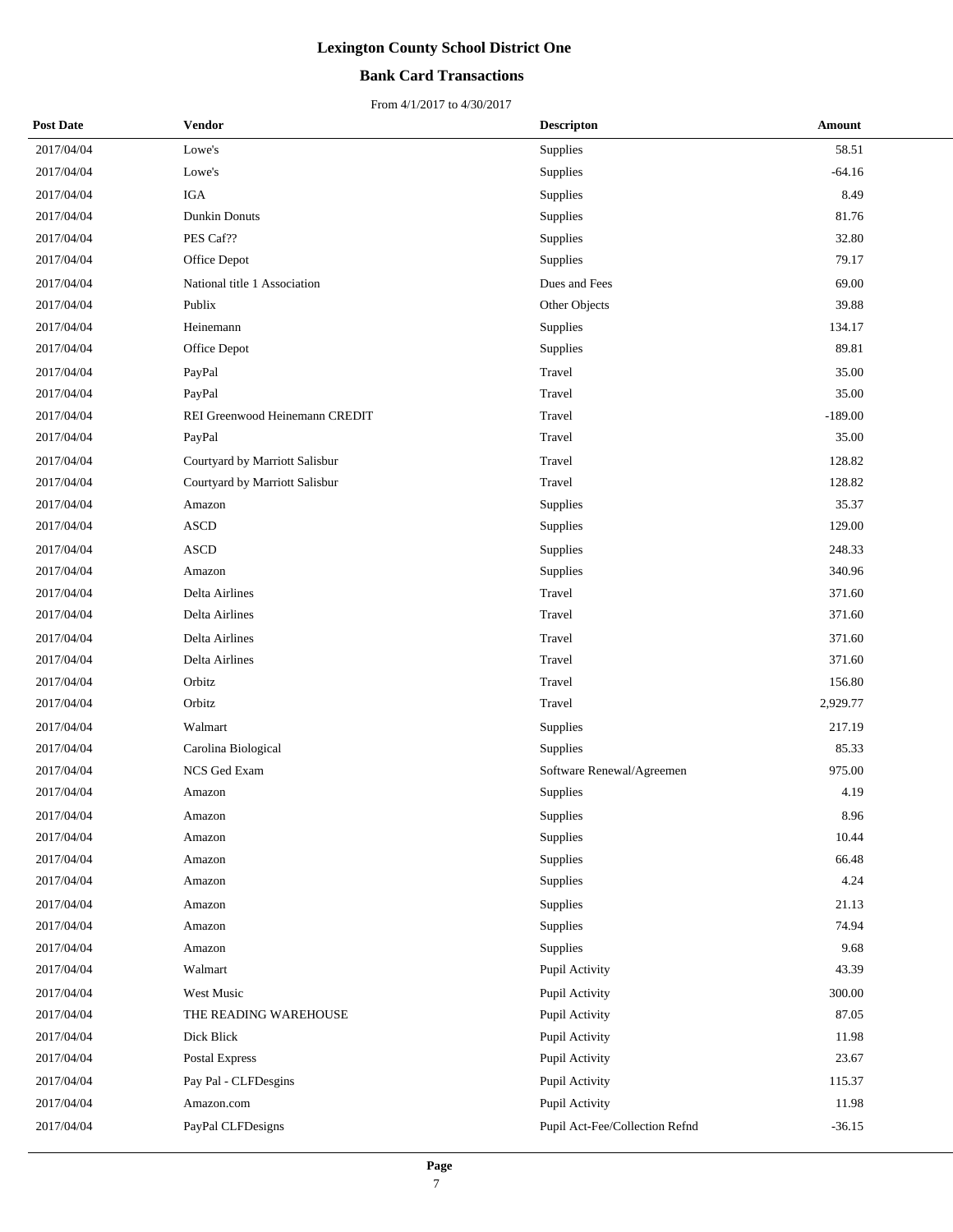## **Bank Card Transactions**

| <b>Post Date</b> | Vendor                         | <b>Descripton</b>              | Amount    |
|------------------|--------------------------------|--------------------------------|-----------|
| 2017/04/04       | CR ADJ/Chargeback Proc         | Pupil Act-Fee/Collection Refnd | $-31.51$  |
| 2017/04/04       | Webstaurant Store              | Pupil Activity                 | 102.87    |
| 2017/04/04       | Amazon.com                     | Pupil Activity                 | 41.45     |
| 2017/04/04       | Amazon.com                     | Pupil Activity                 | 807.30    |
| 2017/04/04       | Mypetchicken.com               | Pupil Activity                 | 148.90    |
| 2017/04/04       | ETAHand2Mind                   | Pupil Activity                 | 967.92    |
| 2017/04/04       | Musician Supply                | Pupil Activity                 | 146.35    |
| 2017/04/04       | <b>SCMEA</b>                   | Pupil Activity                 | 300.00    |
| 2017/04/04       | Amazon.com                     | Pupil Activity                 | 217.79    |
| 2017/04/04       | Pak Mail                       | Pupil Activity                 | 485.52    |
| 2017/04/04       | Michael's                      | Pupil Activity                 | 44.14     |
| 2017/04/04       | <b>Charleston Marriott</b>     | Pupil Activity                 | 0.25      |
| 2017/04/04       | <b>Stone's Service Center</b>  | Pupil Activity                 | 26.05     |
| 2017/04/04       | Ed Smith Lumber                | Pupil Activity                 | 15.83     |
| 2017/04/04       | SC Athletic Administrator Asso | Pupil Activity                 | 245.00    |
| 2017/04/04       | <b>Holiday Inn Express</b>     | Pupil Activity                 | 127.60    |
| 2017/04/04       | LiL Cricket                    | Pupil Activity                 | 19.09     |
| 2017/04/04       | Subway                         | Pupil Activity                 | 6.27      |
| 2017/04/04       | Walmart                        | Pupil Activity                 | 60.50     |
| 2017/04/04       | Walmart                        | Pupil Activity                 | 84.81     |
| 2017/04/04       | Sams                           | Pupil Activity                 | 53.56     |
| 2017/04/04       | Walmart                        | Pupil Activity                 | 25.00     |
| 2017/04/04       | <b>SUNDANCE</b>                | Pupil Activity                 | 594.39    |
| 2017/04/04       | NATIONAL GEOGRAPHIC            | Pupil Activity                 | 50.99     |
| 2017/04/04       | SCHOLASTIC BOOK CLUBS          | Pupil Activity                 | 44.00     |
| 2017/04/04       | <b>GOURMET TO GO</b>           | Pupil Activity                 | 37.02     |
| 2017/04/04       | <b>GOURMET TO GO</b>           | Pupil Activity                 | 27.55     |
| 2017/04/04       | Jensen Learning                | Pupil Activity                 | 3,213.00  |
| 2017/04/04       | Expedia                        | Pupil Activity                 | 1,787.00  |
| 2017/04/04       | Amazon                         | Supplies                       | 14.74     |
| 2017/04/04       | Monoprice, Inc.                | Technology Supplies            | 103.47    |
| 2017/04/04       | Hotel Booking Service Fee      | Travel                         | 12.99     |
| 2017/04/04       | PLN Hotel                      | Travel                         | 267.72    |
| 2017/04/04       | Credit for PLN Hotel           | Travel                         | $-267.72$ |
| 2017/04/04       | Parents As Teachers            | Dues and Fees                  | 625.00    |
| 2017/04/06       | Walmart -                      | Supplies                       | 66.09     |
| 2017/04/06       | School Health -                | Supplies                       | 102.85    |
| 2017/04/06       | <b>EXPEDIA</b>                 | Pupil Transportation           | 2,428.40  |
| 2017/04/06       | <b>BROADWAY INBOUND</b>        | Dues and Fees                  | 958.50    |
| 2017/04/06       | Marriott Spartanburg -         | Travel                         | 351.90    |
| 2017/04/06       | Marriott Spartanburg -         | Travel                         | 351.90    |
| 2017/04/06       | Three Fountains Ace Hardware - | Supplies                       | 4.91      |
| 2017/04/06       | Lowes -                        | Supplies                       | 426.32    |
| 2017/04/06       | Hobby Lobby -                  | Supplies                       | 47.83     |
| 2017/04/06       | Shell-                         | Supplies                       | 30.73     |
|                  |                                |                                |           |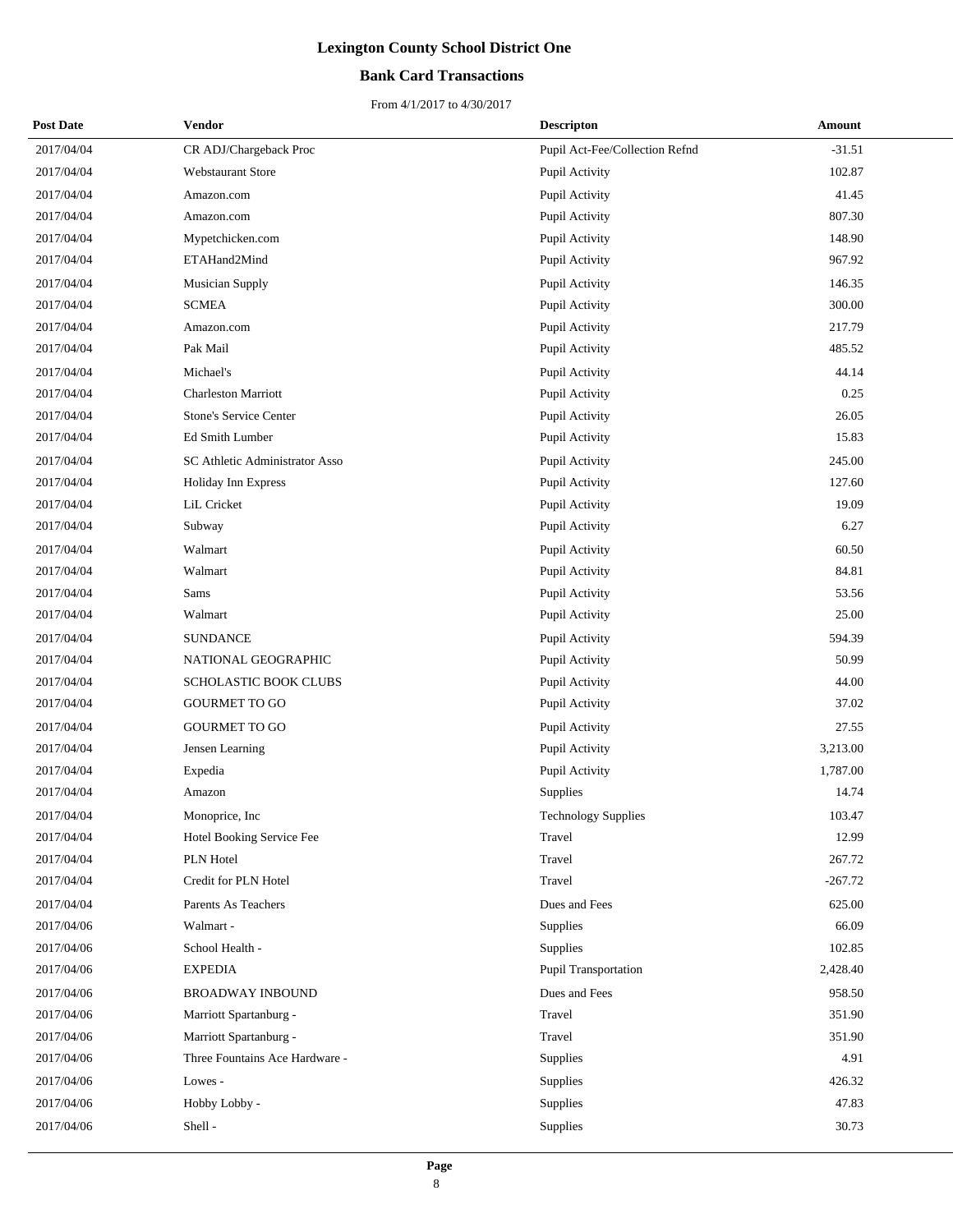## **Bank Card Transactions**

| <b>Post Date</b> | Vendor                          | <b>Descripton</b>          | Amount    |
|------------------|---------------------------------|----------------------------|-----------|
| 2017/04/06       | Walmart -                       | Supplies                   | 65.13     |
| 2017/04/06       | <b>PRICELINE</b>                | Pupil Activity             | 1,161.30  |
| 2017/04/06       | <b>PRICELINE</b>                | Pupil Activity             | 429.30    |
| 2017/04/27       | <b>AMAZON</b>                   | Supplies                   | 119.95    |
| 2017/04/27       | Office Depot                    | Supplies                   | 362.68    |
| 2017/04/27       | Office Depot                    | Supplies                   | 175.88    |
| 2017/04/27       | <b>BARNES &amp; NOBLE</b>       | Supplies                   | 840.95    |
| 2017/04/27       | <b>CREATIVE TEACHING PRESS</b>  | Supplies                   | 812.78    |
| 2017/04/27       | NATIONAL GEOGRAPHIC STORE       | Supplies                   | 427.70    |
| 2017/04/27       | <b>BOSTON NHP</b>               | Supplies                   | 21.94     |
| 2017/04/27       | <b>SCHOLASTIC TEACHER STORE</b> | Supplies                   | 152.32    |
| 2017/04/27       | <b>AMAZON</b>                   | Supplies                   | 7.12      |
| 2017/04/27       | NATIONAL GEOGRAPHIC             | Supplies                   | 43.70     |
| 2017/04/27       | <b>AMAZON</b>                   | Supplies                   | 22.76     |
| 2017/04/27       | <b>USPS</b>                     | Supplies                   | 3.84      |
| 2017/04/27       | The Booksource                  | Supplies                   | 400.67    |
| 2017/04/27       | Scholastic Book Club            | Supplies                   | 788.00    |
| 2017/04/27       | The Booksource                  | Supplies                   | 186.38    |
| 2017/04/27       | Hampton Inn                     | Pupil Transportation       | 562.96    |
| 2017/04/27       | Hampton Inn                     | Travel                     | 281.48    |
| 2017/04/27       | Amazon                          | Supplies                   | 48.32     |
| 2017/04/27       | Amazon                          | Supplies                   | 44.47     |
| 2017/04/27       | Walmart.com                     | Supplies                   | 36.37     |
| 2017/04/27       | Stagedrop                       | Supplies                   | 239.75    |
| 2017/04/27       | Jones School Supply             | Supplies                   | 421.25    |
| 2017/04/27       | Monoprice                       | <b>Technology Supplies</b> | 321.66    |
| 2017/04/27       | Walmart                         | Supplies                   | 119.65    |
| 2017/04/27       | Lowes                           | Supplies                   | 76.10     |
| 2017/04/27       | <b>Staples</b>                  | Supplies                   | 271.72    |
| 2017/04/27       | <b>Big S Discount Drug</b>      | Supplies                   | 53.51     |
| 2017/04/27       | WHITE HOUSE FLORIST-            | Supplies                   | 114.44    |
| 2017/04/27       | Lowes                           | Supplies                   | 81.68     |
| 2017/04/27       | LOVES                           | Pupil Transportation       | $30.00\,$ |
| 2017/04/27       | <b>ENTERPRISE</b>               | Pupil Transportation       | 83.12     |
| 2017/04/27       | SPEEDWAY                        | Pupil Transportation       | 31.00     |
| 2017/04/27       | SPEEDWAY                        | Pupil Transportation       | 79.74     |
| 2017/04/27       | <b>EXXONMOBIL</b>               | Supplies                   | 45.00     |
| 2017/04/27       | <b>LOWES</b>                    | Supplies                   | 265.84    |
| 2017/04/27       | <b>LOWES</b>                    | Supplies                   | 188.91    |
| 2017/04/27       | <b>AUTO ZONE</b>                | Supplies                   | 96.00     |
| 2017/04/27       | <b>QUIKTRIP</b>                 | Supplies                   | 30.06     |
| 2017/04/27       | LOWES                           | Supplies                   | 163.39    |
| 2017/04/27       | LOWES                           | Supplies                   | $-12.46$  |
| 2017/04/27       | <b>Staples</b>                  | Supplies                   | 160.03    |
| 2017/04/27       | Barnes & Noble                  | Supplies                   | 182.84    |
|                  |                                 |                            |           |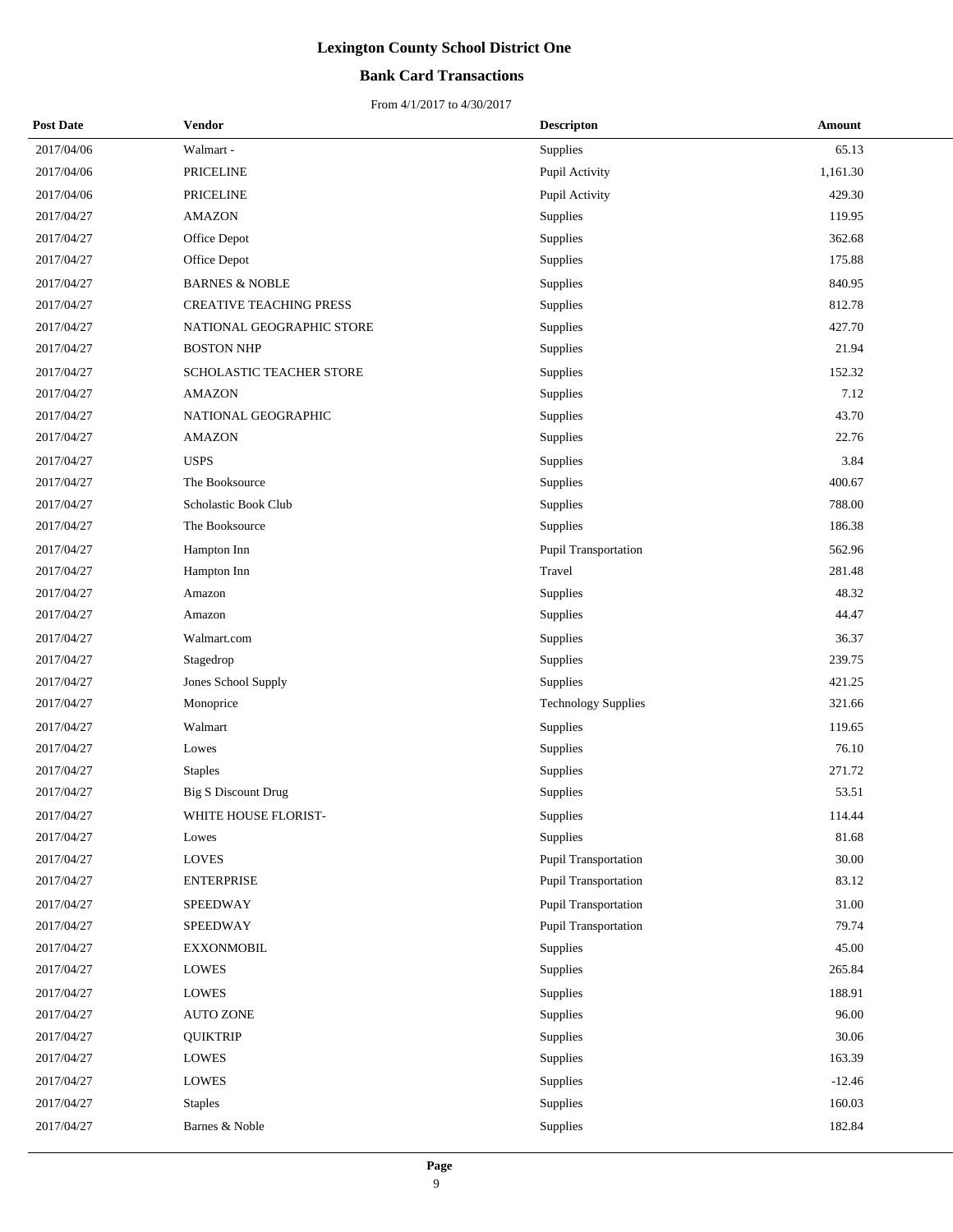## **Bank Card Transactions**

| <b>Post Date</b> | <b>Vendor</b>                  | <b>Descripton</b>          | Amount   |
|------------------|--------------------------------|----------------------------|----------|
| 2017/04/27       | <b>USPS</b>                    | Supplies                   | 245.00   |
| 2017/04/27       | Amazon                         | Supplies                   | 89.95    |
| 2017/04/27       | Amazon.com                     | Supplies                   | 22.38    |
| 2017/04/27       | Amazon.com                     | Supplies                   | 60.75    |
| 2017/04/27       | Amazon.com                     | Supplies                   | 66.20    |
| 2017/04/27       | Amazon.com                     | Supplies                   | 337.84   |
| 2017/04/27       | Amazon.com                     | Supplies                   | 19.31    |
| 2017/04/27       | Amazon.com                     | Supplies                   | 23.99    |
| 2017/04/27       | William V MacGill and Co       | Supplies                   | 548.55   |
| 2017/04/27       | Publix                         | Supplies                   | 26.70    |
| 2017/04/27       | <b>FOLLETT</b>                 | Supplies                   | 91.20    |
| 2017/04/27       | American Air                   | Travel                     | 234.90   |
| 2017/04/27       | <b>ICLE</b>                    | Travel                     | 1,290.00 |
| 2017/04/27       | American Air                   | Travel                     | 234.90   |
| 2017/04/27       | American Air                   | Travel                     | 234.90   |
| 2017/04/27       | Chick Fil A                    | Other Objects              | 3.80     |
| 2017/04/27       | The Root Cellar                | Other Objects              | 19.62    |
| 2017/04/27       | Gourmet To Go/Yummie Creations | Other Objects              | 127.32   |
| 2017/04/27       | Chick Fil A                    | Other Objects              | 64.75    |
| 2017/04/27       | Hyatt Place, Denver Co         | Travel                     | 223.76   |
| 2017/04/27       | Walmart                        | Supplies                   | 164.39   |
| 2017/04/27       | Office Depot                   | Supplies                   | 46.83    |
| 2017/04/27       | Amazon Mktplace                | Supplies                   | 107.77   |
| 2017/04/27       | Amazon Mktplace                | <b>Technology Supplies</b> | 290.00   |
| 2017/04/27       | Amazon Mktplace                | <b>Technology Supplies</b> | 18.70    |
| 2017/04/27       | Office Depot                   | <b>Technology Supplies</b> | 449.39   |
| 2017/04/27       | Amazon Mktplace                | <b>Technology Supplies</b> | 205.00   |
| 2017/04/27       | Chick Fil A                    | Other Objects              | 153.60   |
| 2017/04/27       | The Root Cellar                | Other Objects              | 40.18    |
| 2017/04/27       | <b>Bellacino's Pizza</b>       | Other Objects              | 122.27   |
| 2017/04/27       | Gourmet To Go                  | <b>Other Objects</b>       | 61.84    |
| 2017/04/27       | Groucho's Deli                 | Other Objects              | 48.83    |
| 2017/04/27       | AMAZON.COM                     | Supplies                   | 14.99    |
| 2017/04/27       | <b>USPS</b>                    | Supplies                   | 3.84     |
| 2017/04/27       | Marriott                       | Travel                     | 527.73   |
| 2017/04/27       | <b>ACCO BRANDS DIRECT</b>      | Supplies                   | 127.28   |
| 2017/04/27       | Education & Business Summit    | Travel                     | 120.00   |
| 2017/04/27       | Walmart                        | Supplies                   | 68.70    |
| 2017/04/27       | Office Depot                   | Supplies                   | 151.58   |
| 2017/04/27       | Amazon Marketplace             | Supplies                   | 71.98    |
| 2017/04/27       | Amazon                         | Supplies-Maintenace        | 46.88    |
| 2017/04/27       | Lexington DMV                  | Supplies-Maintenace        | 21.00    |
| 2017/04/27       | Lexington True Value           | Supplies-Maintenace        | 5.33     |
| 2017/04/27       | Office Depot                   | Supplies-Maintenace        | 64.19    |
| 2017/04/27       | Best Buy                       | Supplies-Maintenace        | 42.79    |
|                  |                                |                            |          |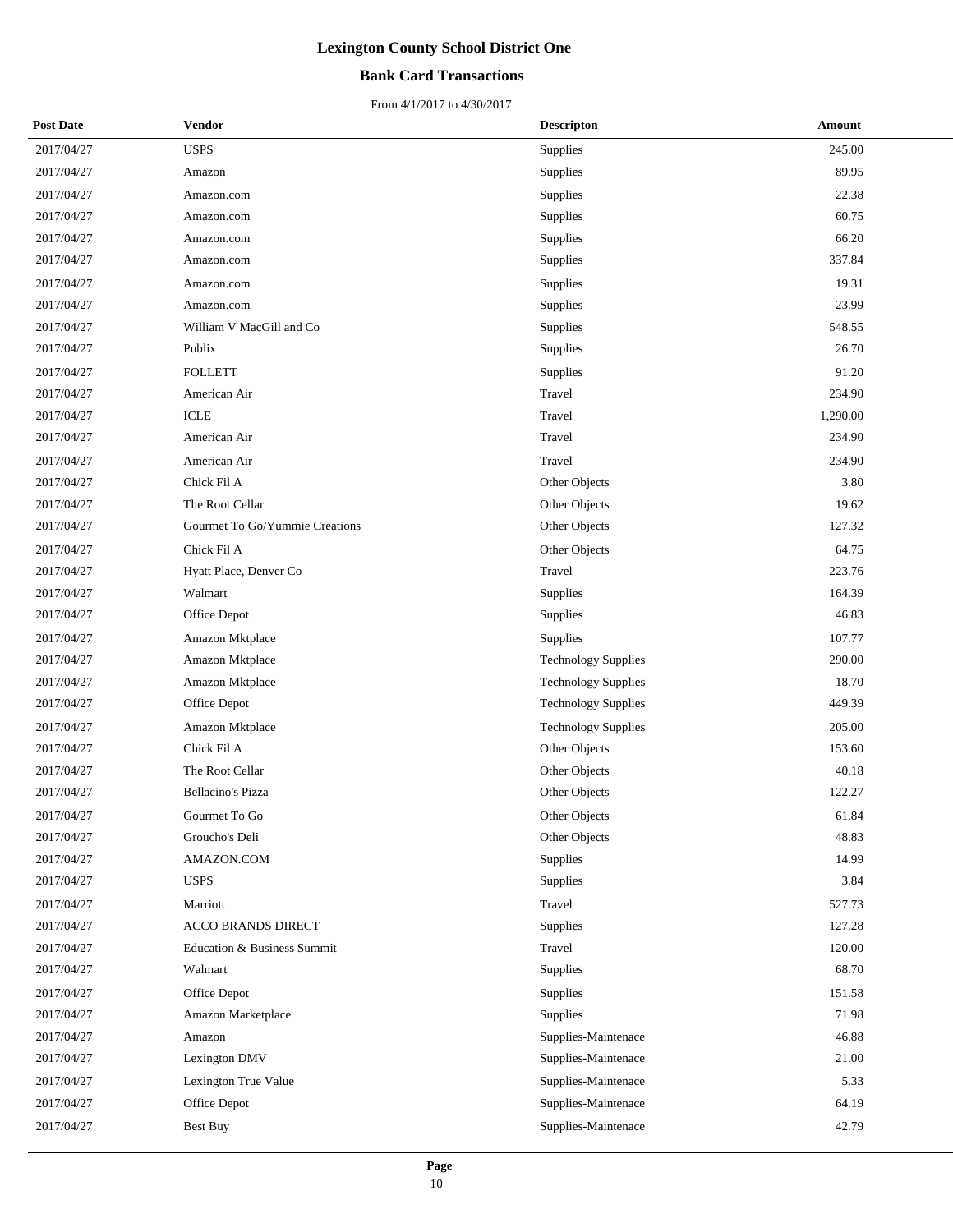## **Bank Card Transactions**

| <b>Post Date</b> | Vendor                   | <b>Descripton</b>   | Amount |
|------------------|--------------------------|---------------------|--------|
| 2017/04/27       | Machine & Welding Supply | Supplies-Maintenace | 211.86 |
| 2017/04/27       | Lowe's                   | Supplies-Maintenace | 4.04   |
| 2017/04/27       | Lexington True Value     | Supplies-Maintenace | 30.89  |
| 2017/04/27       | Lee Transport            | Supplies-Maintenace | 25.92  |
| 2017/04/27       | <b>Tractor Supply</b>    | Supplies-Maintenace | 54.54  |
| 2017/04/27       | Palmetto Winnelson       | Supplies-Maintenace | 59.25  |
| 2017/04/27       | City Electric            | Supplies-Maintenace | 73.30  |
| 2017/04/27       | Shell Oil                | Supplies-Maintenace | 31.60  |
| 2017/04/27       | Enlow's                  | Supplies-Maintenace | 27.96  |
| 2017/04/27       | Lowe's                   | Supplies-Maintenace | 50.80  |
| 2017/04/27       | Lowe's                   | Supplies-Maintenace | 58.55  |
| 2017/04/27       | Shell Oil                | Supplies-Maintenace | 85.00  |
| 2017/04/27       | Jim Hudson Ford          | Supplies-Maintenace | 58.37  |
| 2017/04/27       | Ferguson                 | Supplies-Maintenace | 37.55  |
| 2017/04/27       | City Electric            | Supplies-Maintenace | 74.83  |
| 2017/04/27       | Lee Transport            | Supplies-Maintenace | 78.11  |
| 2017/04/27       | Lexington True Value     | Supplies-Maintenace | 8.66   |
| 2017/04/27       | Southwest Lawn Equipment | Supplies-Maintenace | 897.65 |
| 2017/04/27       | WP Law                   | Supplies-Maintenace | 24.01  |
| 2017/04/27       | Ed Smith Lumber          | Supplies-Maintenace | 7.48   |
| 2017/04/27       | Lowe's                   | Supplies-Maintenace | 51.73  |
| 2017/04/27       | Lowe's                   | Supplies-Maintenace | 29.53  |
| 2017/04/27       | Ferguson                 | Supplies-Maintenace | 27.57  |
| 2017/04/27       | Ferguson                 | Supplies-Maintenace | 29.21  |
| 2017/04/27       | WP Law                   | Supplies-Maintenace | 120.49 |
| 2017/04/27       | Sherwin Williams         | Supplies-Maintenace | 48.43  |
| 2017/04/27       | Lowe's                   | Supplies-Maintenace | 18.92  |
| 2017/04/27       | OFFICE DEPOT             | Supplies            | 52.42  |
| 2017/04/27       | HOME DEPOT               | Supplies            | 21.11  |
| 2017/04/27       | <b>HOME DEPOT</b>        | Supplies            | 32.58  |
| 2017/04/27       | <b>LOWES'S</b>           | Supplies            | 56.74  |
| 2017/04/27       | <b>SMITH &amp; JONES</b> | Supplies            | 32.10  |
| 2017/04/27       | HOME DEPOT               | Supplies            | 20.07  |
| 2017/04/27       | LOWE'S                   | Supplies            | 37.58  |
| 2017/04/27       | Sherwin Williams         | Supplies-Maintenace | 169.19 |
| 2017/04/27       | Sherwin Williams         | Supplies-Maintenace | 82.70  |
| 2017/04/27       | WW Grainger              | Supplies-Maintenace | 16.74  |
| 2017/04/27       | Gateway                  | Supplies-Maintenace | 13.91  |
| 2017/04/27       | City Electric            | Supplies-Maintenace | 107.02 |
| 2017/04/27       | Lexington True Value     | Supplies-Maintenace | 38.49  |
| 2017/04/27       | Ferguson                 | Supplies-Maintenace | 161.95 |
| 2017/04/27       | City Electric            | Supplies-Maintenace | 37.11  |
| 2017/04/27       | City Electric            | Supplies-Maintenace | 105.93 |
| 2017/04/27       | Ed Smith Lumber          | Supplies-Maintenace | 34.65  |
| 2017/04/27       | Spicer On Call           | Supplies-Maintenace | 455.35 |
|                  |                          |                     |        |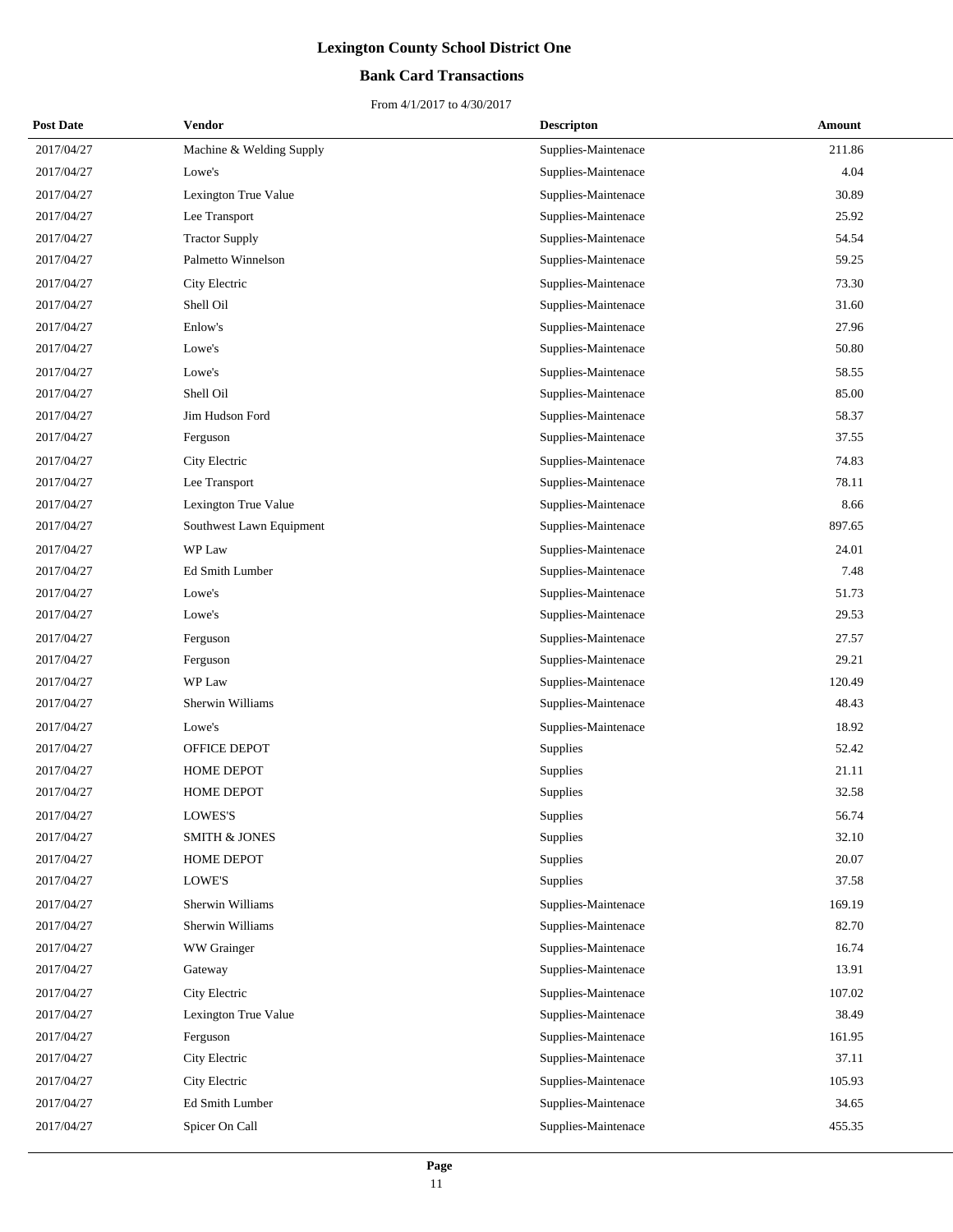## **Bank Card Transactions**

| <b>Post Date</b> | Vendor                    | <b>Descripton</b>   | Amount |
|------------------|---------------------------|---------------------|--------|
| 2017/04/27       | Sherwin Williams          | Supplies-Maintenace | 195.28 |
| 2017/04/27       | Sherwin Williams          | Supplies-Maintenace | 41.67  |
| 2017/04/27       | City Electric             | Supplies-Maintenace | 19.26  |
| 2017/04/27       | City Electric             | Supplies-Maintenace | 66.98  |
| 2017/04/27       | <b>Batteries Plus</b>     | Supplies-Maintenace | 63.13  |
| 2017/04/27       | Ed Smith Lumber           | Supplies-Maintenace | 56.90  |
| 2017/04/27       | City Electric             | Supplies-Maintenace | 36.49  |
| 2017/04/27       | City Electric             | Supplies-Maintenace | 97.32  |
| 2017/04/27       | Ed Smith Lumber           | Supplies-Maintenace | 24.65  |
| 2017/04/27       | Walker Hardware           | Supplies            | 58.14  |
| 2017/04/27       | Lowe's                    | Supplies-Maintenace | 93.92  |
| 2017/04/27       | Ferguson                  | Supplies-Maintenace | 148.18 |
| 2017/04/27       | Lowe's                    | Supplies-Maintenace | 22.77  |
| 2017/04/27       | <b>HARBOR FREIGHT</b>     | Supplies            | 132.15 |
| 2017/04/27       | <b>TRUE VALUE</b>         | Supplies            | 35.28  |
| 2017/04/27       | <b>AMAZON</b>             | Supplies            | 110.18 |
| 2017/04/27       | Sherwin Williams          | Supplies-Maintenace | 8.54   |
| 2017/04/27       | Lexington True Value      | Supplies-Maintenace | 23.53  |
| 2017/04/27       | City Electric             | Supplies-Maintenace | 105.83 |
| 2017/04/27       | Amazon                    | Supplies-Maintenace | 178.36 |
| 2017/04/27       | City Electric             | Supplies-Maintenace | 134.51 |
| 2017/04/27       | Home Depot                | Supplies-Maintenace | 91.34  |
| 2017/04/27       | Gateway                   | Supplies-Maintenace | 149.70 |
| 2017/04/27       | City Electric             | Supplies-Maintenace | 84.41  |
| 2017/04/27       | Lowe's                    | Supplies-Maintenace | 24.43  |
| 2017/04/27       | <b>ENLOWS AUTO SUPPLY</b> | Supplies            | 7.80   |
| 2017/04/27       | <b>TRUE VALUE</b>         | Supplies            | 11.34  |
| 2017/04/27       | <b>EXXON MOBIL</b>        | <b>Supplies</b>     | 53.50  |
| 2017/04/27       | Ferguson                  | Supplies-Maintenace | 120.05 |
| 2017/04/27       | Gateway                   | Supplies-Maintenace | 103.83 |
| 2017/04/27       | Murphy Express            | <b>Supplies</b>     | 30.40  |
| 2017/04/27       | Sherwin Williams          | Supplies-Maintenace | 71.75  |
| 2017/04/27       | Ferguson                  | Supplies-Maintenace | 5.41   |
| 2017/04/27       | Cool Products Group       | Supplies-Maintenace | 188.87 |
| 2017/04/27       | Lowe's                    | Supplies-Maintenace | 10.59  |
| 2017/04/27       | Home Depot                | Supplies-Maintenace | 23.49  |
| 2017/04/27       | Sherwin Williams          | Supplies-Maintenace | 52.81  |
| 2017/04/27       | Lowe's                    | Supplies-Maintenace | 98.95  |
| 2017/04/27       | Lowe's                    | Supplies-Maintenace | 19.27  |
| 2017/04/27       | ADI                       | Supplies-Maintenace | 90.05  |
| 2017/04/27       | Enlow's                   | Supplies-Maintenace | 10.70  |
| 2017/04/27       | AutoZone                  | Supplies-Maintenace | 51.17  |
| 2017/04/27       | Ferguson                  | Supplies-Maintenace | 12.51  |
| 2017/04/27       | Carts Plus                | Supplies-Maintenace | 196.88 |
| 2017/04/27       | Lowe's                    | Supplies-Maintenace | 17.74  |
|                  |                           |                     |        |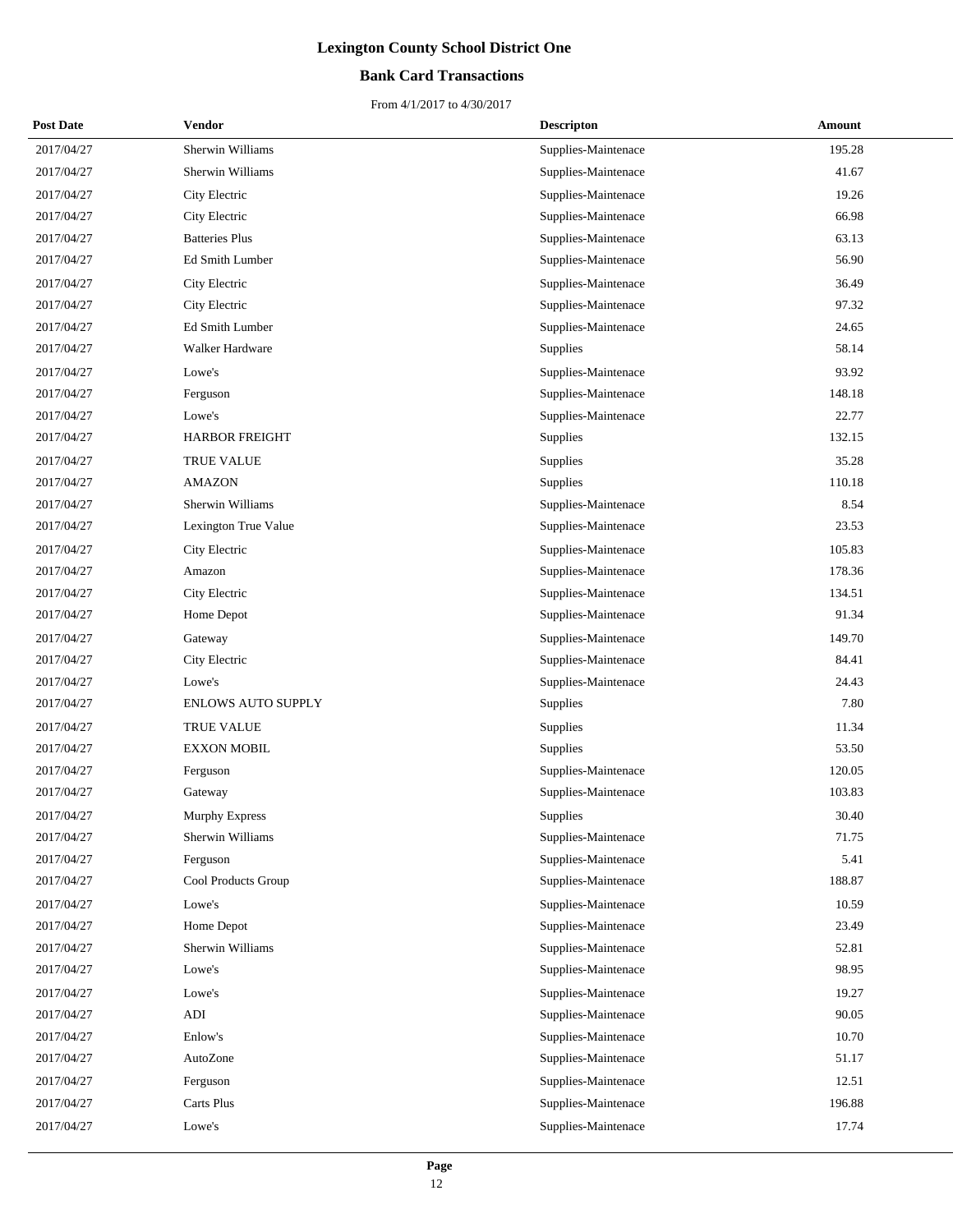## **Bank Card Transactions**

| <b>Post Date</b> | Vendor                         | <b>Descripton</b>   | Amount |
|------------------|--------------------------------|---------------------|--------|
| 2017/04/27       | Gateway                        | Supplies-Maintenace | 64.16  |
| 2017/04/27       | Lexington True Value           | Supplies-Maintenace | 6.40   |
| 2017/04/27       | Gateway                        | Supplies-Maintenace | 80.81  |
| 2017/04/27       | Gateway                        | Supplies-Maintenace | 53.34  |
| 2017/04/27       | Gateway                        | Supplies-Maintenace | 93.79  |
| 2017/04/27       | Ferguson                       | Supplies-Maintenace | 15.03  |
| 2017/04/27       | Gateway                        | Supplies-Maintenace | 48.69  |
| 2017/04/27       | TPM Columbia                   | Supplies-Maintenace | 43.42  |
| 2017/04/27       | Gateway                        | Supplies-Maintenace | 38.19  |
| 2017/04/27       | Ed Smith Lumber                | Supplies            | 20.06  |
| 2017/04/27       | Ed Smith Lumber                | Supplies            | 42.64  |
| 2017/04/27       | Ed Smith Lumber                | Supplies            | 90.99  |
| 2017/04/27       | Amazon                         | Supplies            | 104.82 |
| 2017/04/27       | Ed Smith Lumber                | Supplies            | 2.07   |
| 2017/04/27       | Lowes                          | Supplies            | 12.82  |
| 2017/04/27       | Family Dollar                  | Supplies            | 8.03   |
| 2017/04/27       | Pitt Stop                      | Supplies            | 73.94  |
| 2017/04/27       | Harbor Freight Tools           | Supplies            | 36.36  |
| 2017/04/27       | Walker Hardware                | Supplies            | 6.94   |
| 2017/04/27       | Wal-Mart                       | Supplies            | 17.83  |
| 2017/04/27       | Walker Hardware                | Supplies            | 7.38   |
| 2017/04/27       | Lexington True Value           | Supplies-Maintenace | 86.39  |
| 2017/04/27       | Lexington True Value           | Supplies-Maintenace | 23.53  |
| 2017/04/27       | Lowe's                         | Supplies-Maintenace | 125.96 |
| 2017/04/27       | Sherwin Williams               | Supplies-Maintenace | 52.81  |
| 2017/04/27       | Lowe's                         | Supplies-Maintenace | 87.56  |
| 2017/04/27       | AutoZone                       | Supplies-Maintenace | 118.62 |
| 2017/04/27       | Ferguson                       | Supplies-Maintenace | 148.18 |
| 2017/04/27       | Lowes                          | Supplies            | 10.67  |
| 2017/04/27       | Lowes                          | Supplies            | 24.01  |
| 2017/04/27       | Walmart                        | Supplies            | 6.92   |
| 2017/04/27       | Lowes                          | Supplies            | 81.17  |
| 2017/04/27       | Lowes                          | Supplies            | 306.36 |
| 2017/04/27       | Walmart                        | Supplies            | 132.00 |
| 2017/04/27       | Walmart                        | Supplies            | 32.51  |
| 2017/04/27       | Sherwin Williams               | Supplies-Maintenace | 313.30 |
| 2017/04/27       | Exxonmobile                    | Supplies            | 48.37  |
| 2017/04/27       | Ferguson                       | Supplies-Maintenace | 54.32  |
| 2017/04/27       | A-Z Lawnmower                  | Supplies-Maintenace | 34.14  |
| 2017/04/27       | WeatherTech                    | Supplies            | 207.90 |
| 2017/04/27       | West Chatham Warning Devices - | Supplies            | 492.20 |
| 2017/04/27       | Costco                         | Supplies            | 171.94 |
| 2017/04/27       | Hyatt Regency - Greenville     | Travel              | 379.24 |
| 2017/04/27       | Holiday Inn Express            | Travel              | 388.64 |
| 2017/04/27       | <b>Charleston Marriott</b>     | Travel              | 527.73 |
|                  |                                |                     |        |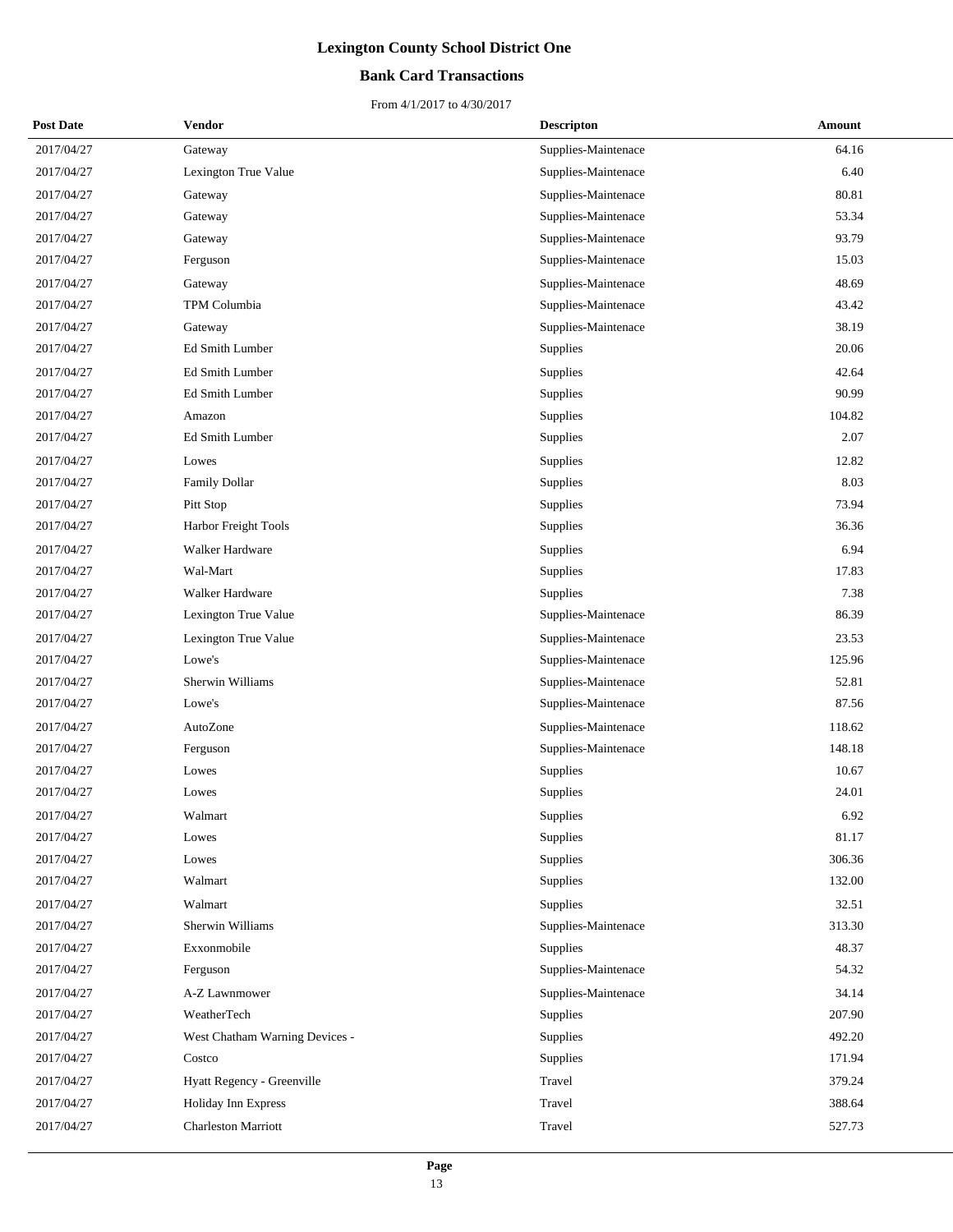## **Bank Card Transactions**

| <b>Post Date</b> | Vendor                         | <b>Descripton</b>          | Amount   |
|------------------|--------------------------------|----------------------------|----------|
| 2017/04/27       | Holiday Inn Express            | Travel                     | 388.64   |
| 2017/04/27       | Hyatt Regency - Greenville     | Travel                     | 232.02   |
| 2017/04/27       | Hyatt Regency - Greenville     | Travel                     | 189.62   |
| 2017/04/27       | I Love U Guys                  | Travel                     | 100.00   |
| 2017/04/27       | Testing & Accountability Round | Other Prof & Tech Service  | 25.00    |
| 2017/04/27       | Amazon                         | Supplies                   | 59.90    |
| 2017/04/27       | Amazon                         | <b>Technology Supplies</b> | 34.92    |
| 2017/04/27       | Creekside Restaurant           | Other Objects              | 30.80    |
| 2017/04/27       | Wal-Mart                       | Supplies                   | 25.42    |
| 2017/04/27       | Wal-Mart                       | Supplies                   | 32.36    |
| 2017/04/27       | Target                         | Supplies                   | 11.24    |
| 2017/04/27       | Target                         | Supplies                   | 10.70    |
| 2017/04/27       | Wal-Mart                       | Supplies                   | 61.20    |
| 2017/04/27       | Wal-Mart                       | Supplies                   | 23.54    |
| 2017/04/27       | Teacher's College Columbia Uni | Travel                     | 825.00   |
| 2017/04/27       | Teachers College Columbia Univ | Travel                     | 825.00   |
| 2017/04/27       | Hotel Expense                  | Travel                     | 301.05   |
| 2017/04/27       | Mackichan Software             | Software Renewal/Agreemen  | 80.00    |
| 2017/04/27       | Amazon                         | Supplies                   | 637.19   |
| 2017/04/27       | Office Depot                   | Supplies                   | 46.20    |
| 2017/04/27       | Office Depot                   | Supplies                   | 46.20    |
| 2017/04/27       | Dollar Tree                    | Supplies                   | 4.28     |
| 2017/04/27       | Amazon                         | Supplies                   | 36.98    |
| 2017/04/27       | Office Depot                   | Supplies                   | 7.48     |
| 2017/04/27       | Office Depot                   | Supplies                   | 42.04    |
| 2017/04/27       | Office Depot                   | Supplies                   | 80.20    |
| 2017/04/27       | Office Depot                   | Supplies                   | 156.16   |
| 2017/04/27       | HOME DEPOT                     | Supplies                   | 60.08    |
| 2017/04/27       | <b>PUBLIX</b>                  | Supplies                   | 29.68    |
| 2017/04/27       | <b>UNITED AIRLINES</b>         | Travel                     | 1,139.30 |
| 2017/04/27       | Lowes                          | Supplies                   | 396.38   |
| 2017/04/27       | HOME DEPOT                     | Supplies                   | 47.88    |
| 2017/04/27       | <b>WALMART</b>                 | Supplies                   | 55.47    |
| 2017/04/27       | Lowes                          | Supplies                   | 37.97    |
| 2017/04/27       | <b>United Airlines</b>         | Travel                     | 508.60   |
| 2017/04/27       | <b>United Airlines</b>         | Travel                     | 508.60   |
| 2017/04/27       | <b>United Airlines</b>         | Travel                     | 508.60   |
| 2017/04/27       | Sheraton Boston Hotel          | Travel                     | 325.03   |
| 2017/04/27       | Travelocity                    | Travel                     | 144.00   |
| 2017/04/27       | Sheraton Boston Hotel          | Travel                     | 325.04   |
| 2017/04/27       | <b>United Airlines</b>         | Travel                     | 508.60   |
| 2017/04/27       | Sheraton Boston Hotel          | Travel                     | 882.41   |
| 2017/04/27       | <b>AMAZON</b>                  | Supplies                   | 141.37   |
| 2017/04/27       | JW Pepper                      | Pupil Activity             | 391.99   |
| 2017/04/27       | Barnes & Noble                 | Pupil Activity             | 448.17   |
|                  |                                |                            |          |